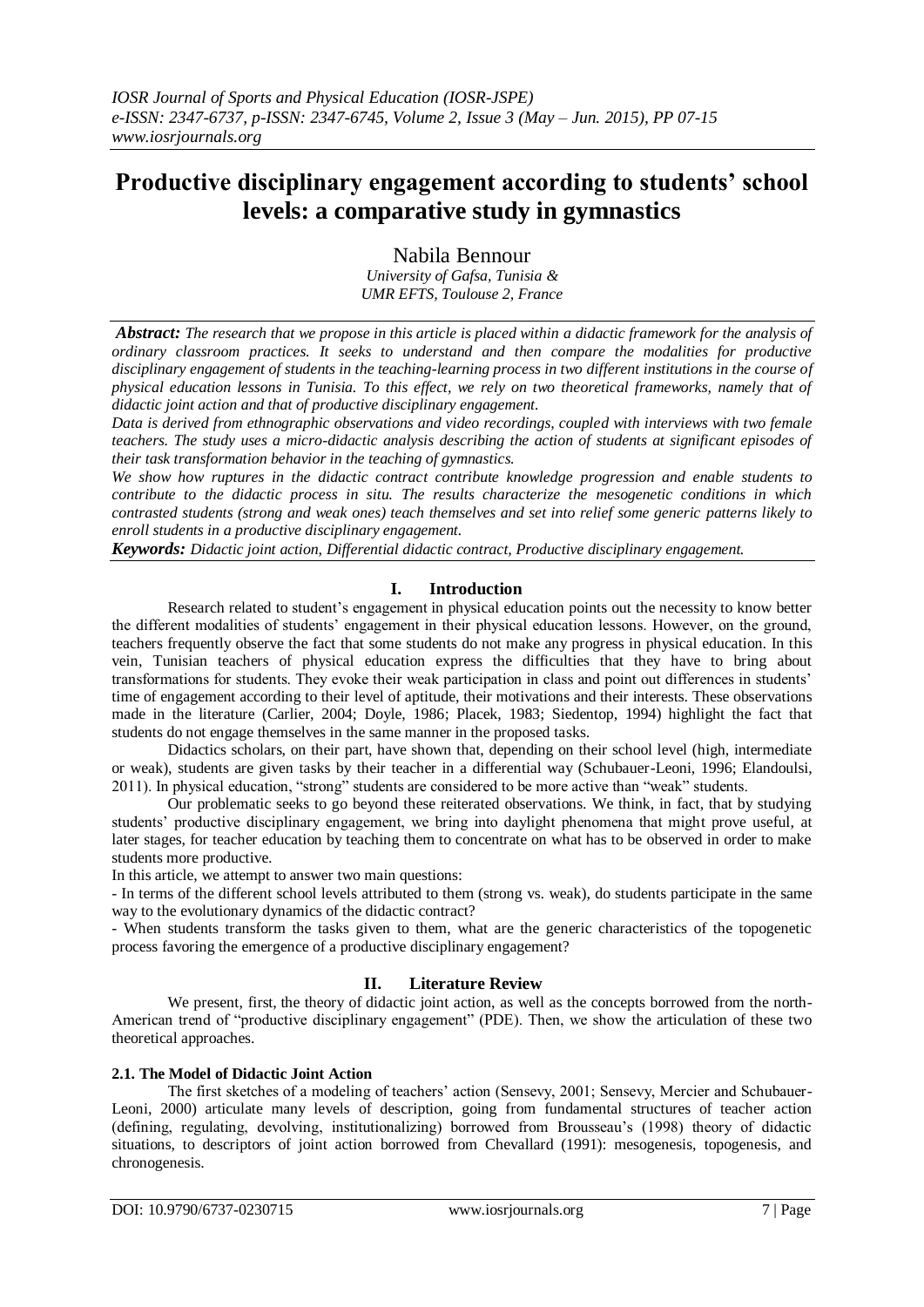The joint action model to which we are referring was formalized by Sensevy and Mercier (2007). It articulates three levels of descriptors: that of the didactic contract and the environment, that of teachers' actions, and, finally, that of joint teacher/student action which accounts for the dynamics of knowledge in the classroom (Amade-Escot and Leutenegger, 2013).

For the observation of "joint action" in class, Schubauer-Leoni (2008) proposes four macro descriptors of the teacher's action, namely:

**-** Defining: refers to any behavior by the teacher which tends to specify the rules of the game, in the course of the session.

- Regulating: refers to all behaviors produced by the teacher aiming at causing students to adopt "winning strategies".

- Institutionalizing: refers to what the teacher does to cause a behavior and/or piece of knowledge to be considered as legitimate, true and expected in the institution and even outside the institution-class.

- Devolving: refers to all behaviors that the teacher produces aimed at enabling students to take the responsibility of engaging in the proposed activity. The "devolution" process means that we are interested in seeing how "the teacher accepts to disengage himself from the problem in order to enable students to invest in the first person" (Schubauer-Leoni, 2008).

The four descriptors of the teacher's action thus defined can only be meaningful when we consider the fact that they bear a triple mesogenetic, chronogenetic and topogenetic production.

- Mesogenesis defines the evolution of a complex system of objects (material, symbolic, linguistic) that are jointly constructed by the teacher and students in the course of their interaction.

- Topogenesis or sharing of responsibilities in the course of the teaching/learning process defines, within the didactic contract, what is related, implicitly, to the evolution of the systems of the place of the teacher and students as regards the objects of knowledge.

- Chronogenesis defines what is related to the production of knowledge in the course of didactic temporality. It locates, therefore, events on knowledge along the line of their succession. In the school didactic contract, chronogenesis depends essentially on the teaching activity.

These three geneses permit the characterization of the evolutionary dynamics of the didactic systems observed, and especially the differential evolution of the didactic contract according to students (Schubauer-Leoni, 1996; Verscheure, 2005; Verscheure and Amade-Escot, 2007).

As has been demonstrated by Amade-Escot and Leutenegger (2013), the model of didactic joint action has specified quite operationally the descriptors of the teacher's action and the descriptors of the joint teacher/students' action. However, these authors point out the fact that the descriptors of students' action seem insufficiently developed to allow the comprehension, in detail, of how students contribute to advancement in didactic phenomena. This is the reason why we will turn towards the domain of productive disciplinary engagement of students, which seems to us to be interesting in as much as it concerns itself more particularly with students' actions in the teaching/learning process.

### **2.2. Productive Disciplinary Engagement (PDE)**

The concept of "productive disciplinary engagement" (Engle and Conant, 2002) was elaborated in the teaching of sciences with a view to helping teachers to elaborate learning environments favorable for students' scientific acquisitions. The objective of these authors was to provide principles aiming at creating conditions favorable for learning that could be applied in other learning environments. In this article, we define the concept of productive disciplinary engagement, and we attempt to shed light on the principles that are conducive to its development.

Engle and Conant (2002) substantially define the PDE as the capacity of students to maintain a deliberate learning activity in a given domain, in connection with the disciplinary knowledge required in this domain. These authors show that the degree and nature of the productive disciplinary engagement can be studied empirically by separately examining the forms of the engagement, the disciplinary basis for this engagement, and the disciplinary productivity of this engagement.

One of the main contributions of these authors was to propose a set of four general principles making it possible to characterize productive disciplinary engagement (problematizing, authority, accountability, resources). In order to analyze a learning environment in which a productive disciplinary engagement takes place, these authors advise that we take into consideration these four principles at the same time in varying degrees of contribution of each component.

The first principle is based on the notion of "Problematizing". It is every individual or collective action that is conducive to the identification of disciplinary uncertainties in students. A learning environment incarnates the principle of problematizing in so far as students are encouraged to tackle problems. The second principle is defined by the term "Authority". Engle and Conant (2002) stipulate that if students are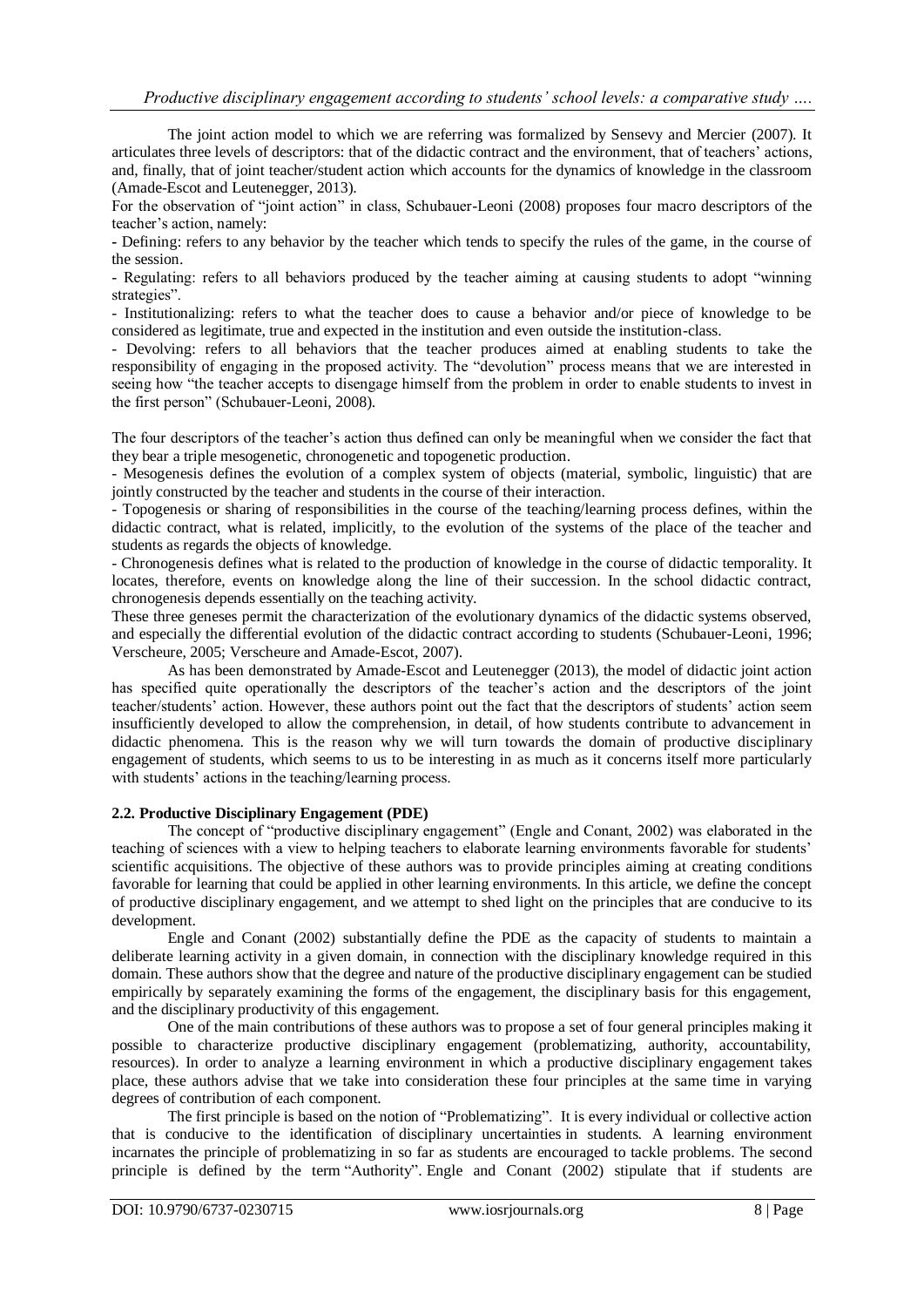really engaged in situations of problem solving, they will develop at least a certain degree of intellectual authority. They must feel authorized and encouraged, in order to be responsible by themselves, in solving problems. The third principle is that of "accountability". Engle (2011), in defining accountability, refers to a norm in the learning environment to the effect that students will have the responsibility to regularly consult with a view to knowing how to make sense of their ideas and of the relevant work of others. The fourth principle indicates that the learning environment must provide students with access to "necessary resources" for their work. Some resources are directly favorable for students' productive disciplinary engagement. This includes, for instance, giving enough time for learning, paving the way for and determining workplaces where they will access technological tools, objects, practices or other materials to do a particular disciplinary job.

Engle (2011) thinks that the promotion of productive disciplinary engagement consists in establishing and maintaining a dynamic balance over time. For this author, if productive disciplinary engagement takes place, resources must be balanced against problematizing, and accountability must be balanced against authority. What must be retained is that the stronger the fusion of these four principles gets the stronger disciplinary engagement gets.

On the whole, the model of productive disciplinary engagement was elaborated through the verbal behavior of students in scientific disciplines. In order to secure a possible transfer in physical education, what is at stake is to detect in the context of teaching gymnastics what could be understood by problematizing, authority, accountability or even resources.

- We can consider that problematizing in gymnastics rests upon the idea that a complex gym action constitutes a problem to students, which engenders on their part a reflection and investigation procedure in search for driving solutions, be they collective or individual. The teacher, by suggesting gymnastic learning situations, constrains the student to construct a project of gymnastic space management, to manage the time and synchronize his gymnastic performance in the framework of a rhythmic structure and in consideration of the code (Goirand, 1998).

 - We can consider that, in gymnastics, the teacher give authority to students by allowing them to act in problematic situations (Gréhaigne and Cadopi, 1990), and authorizing them to detect what they are doing and identify the errors not to commit and discuss the question with their peers. The student has authority when he contributes to the gymnastic realization and/or to the technical comprehension of another student or of a group of students by lending them his own know-how and his own "winning strategies" (Sensevy and Mercier, 2007).

 - The criterion of accountability, in gymnastics, can relate to the object of learning. The student is made responsible for the articulation of the body's aesthetic and acrobatic dimensions while in movement, the choice of the rhythmic structure that should be in harmony with his own rhythm of realization when performing a series of actions, observation and evaluation of the production of other students. Accountability can relate equally to the manner of realizing the task, such as for example making a demonstration of a gymnastic element or else managing a warm-up session. The learning environment in the case where the student finds himself responsible for the arrangement of material (disposition of devices, placement of mats, etc.) or else the management of groups (setting up of groups and workshops, parade aids etc.)

 - The teacher provides resources in the sense that he arranges and determines the workplaces in which students will have access to gymnastic material to do a specific disciplinary task. He creates, according to Goirand (1998), conditions facilitating the implementation of the know-how by respecting a certain progression in the difficulty of managing the material apparatus (for example by proposing the use of comfortable reception surfaces such as mats for falls or the reception cleave with a minimum number of mats). In Tunisia, these material resources are sometimes lacking in school institutions. Besides, the teacher provides documents that are necessary for the comprehension of the object of learning and that are based on sketches, illustrations and gymnastic figures in order to motivate the student to respect the form of the answer whereby the know-how is recognized (for example a sketch where the reversed push is realized with body in an aligned posture ending in a forward stride etc.). It also invites students to respect regulatory conditions for the production of know-how (by specifying, for instance, the height of the accessories, the duration of the exercise, the number of passages to the vaulting horse, etc.). He provides various instructions related to the amplitude of the move, the postures to be adopted along the course of action (for instance the positioning of the legs), to the position of the body in space (such as the body being in retreat of the position of the feet at the moment of impulsion on the springboard in the vaulting horse), to the nature of the support position (manual, pedestrian or mixed) and aerial phases (such as the second flight in the vaulting horse), to cite but a few examples.

## **2.3. The Articulation of Two Theoretical Frameworks**

Venturini and Amade-Escot (2014) discuss the links between the theory of didactic joint action and the theoretical framework of productive disciplinary engagement. Even if their goals and perspectives are different, we assume that the two frameworks have common denominators. Both of them deal with teaching, learning and knowledge, considered to be a whole (the systemic approach). Based on this point of view, joint action, and this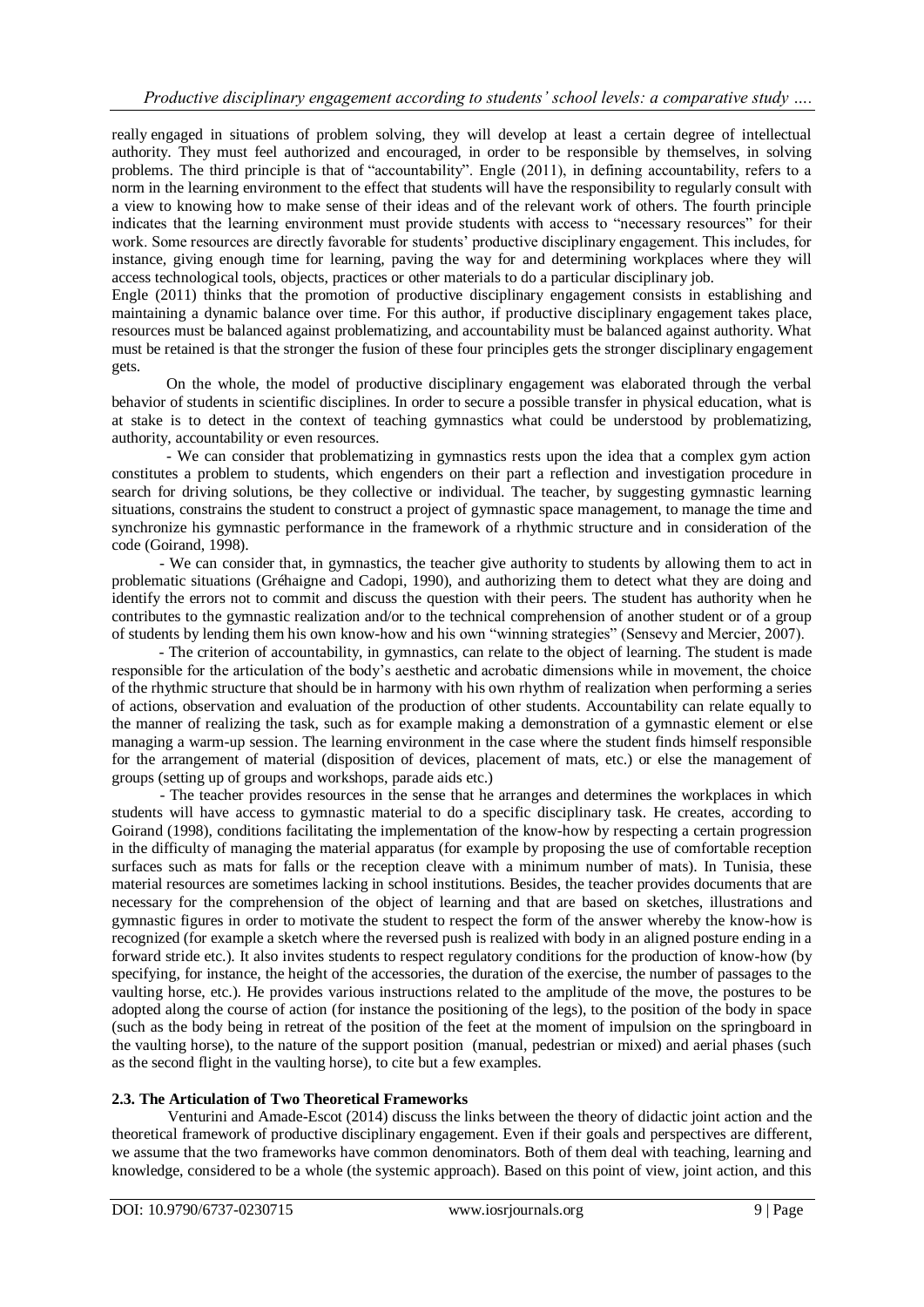also applies to the productive disciplinary engagement framework, focuses on the conduct of students towards disciplinary knowledge and implicitly includes the teacher who must create and maintain the conditions which allow a good productive disciplinary engagement in class. This idea of mutual adjustment between the teacher and students, as regards some knowledge and some game, is at the heart of two theoretical frameworks.

In addition, we consider that the two frameworks handle the question of conception and analysis. The descriptors of the theory of didactic joint action (defining, devolving, regulating, institutionalizing as well as the geneses) are useful to think of a learning environment by deciding upon the type of didactic contract, the particular didactic milieu, the specific regulations of the teacher and his ways of devolving the situation. On the other hand, the identification of particular moments at different levels of problematizing, authority, accountability as well as the identification of relevant resources provides information, from the point of view of productive disciplinary engagement, on the didactic joint action.

From our perspective, these elements allow us to consider that there is a possible connection between the two theoretical frames, making it legitimate for us to discuss the link between these different concepts. By basing our study on what has been written by Engle (2011), we point out the close relations between the notion of "resources" in productive disciplinary engagement and the notion of "didactic environment", even if the coconstructed characters remain a particularity of the environment according to the theory of didactic joint action. At any rate, the didactic environment and the notion of resources have the same function. This holds true for "authority" and "responsibility" (in didactic joint action). We assume the fact that the different levels of the latter concepts can be considered as the results of particular didactic contracts. By agreeing with Brousseau and Warfield (1999), the didactic contract concerns the set of the specific behaviors that the teacher expects from his students and also the set of specific behaviors that students expect from their teacher. That is why we consider that authority and responsibility are descriptors of the effects of the didactic contract from the vantage point of students.

Moreover, these concepts are also used to interpret the particular forms of the topogenesis associated with those of mesogenesis and chronogenesis. This discussion leads us to conclude that the levels of authority and accountability can be used to define how students enroll in particular didactic environments and in a specific didactic contract.

Furthermore, we suggest that the problematizing and devolvement that we use to relate productive disciplinary engagement and didactic joint action are part and parcel of the same process which is described from two different but complementary points of view of joint action.

## **III. Methodology**

Our research is a case study conducted in two final year classes in two secondary education schools. By focusing on what is called "ordinary didactics" (Schubauer-Leoni, 2008) and by placing ourselves within an ethnographic approach, our research is positioned in line with a descriptive and comparative procedure.

#### **3.1. Characteristics of the Observed Empirical Contexts**

Our choice targeted two institutions from two different governorates:

- « Ibn Abi Dhief » High School: a public sector institution in a peripheral urban milieu in the governorate of Mannouba. This establishment hosts students coming from different social classes, some from the middle classes, and others from agricultural backgrounds. This school is known for the heterogeneous nature of its students.

- The "International School of Carthage" (ISC): is a private institution in an affluent zone in the governorate of Tunis. This school is accredited by the French Ministry of Education and provides teaching based on the French programs. The latter is classified as top of the list in the Tunisian capital (both politically and economically). From this perspective, the urban pole with the highest density (100%) with students recruited from affluent or very affluent quarters and children belonging to families of leading executives (such as the President of the Republic, ministers, senators etc.).

We observed two female teachers in institutions located in two different suburbs of Tunis: Najoua is a teacher in a public sector school whereas Sonia works in a private school. The selection of Najoua is due to the fact that her timetable perfectly coincides with that of the researcher whereas the choice of Sonia was motivated by the fact that she was the only teacher who did not object to our presence and to being observed. We had to do with two teachers who had a working experience of over twenty years each (26 and 22, respectively). They had followed the same University education. Both teachers are not specialists in gymnastics and have no experience of the activity other than their initial education.

The choice of students was based on two criteria: first the teachers' categorization of students into strong and weak ones and then their attendance all along the cycle. The question was to agree with both teachers that it would useful to make observations more special in order to have a more representative sample of the different levels at school.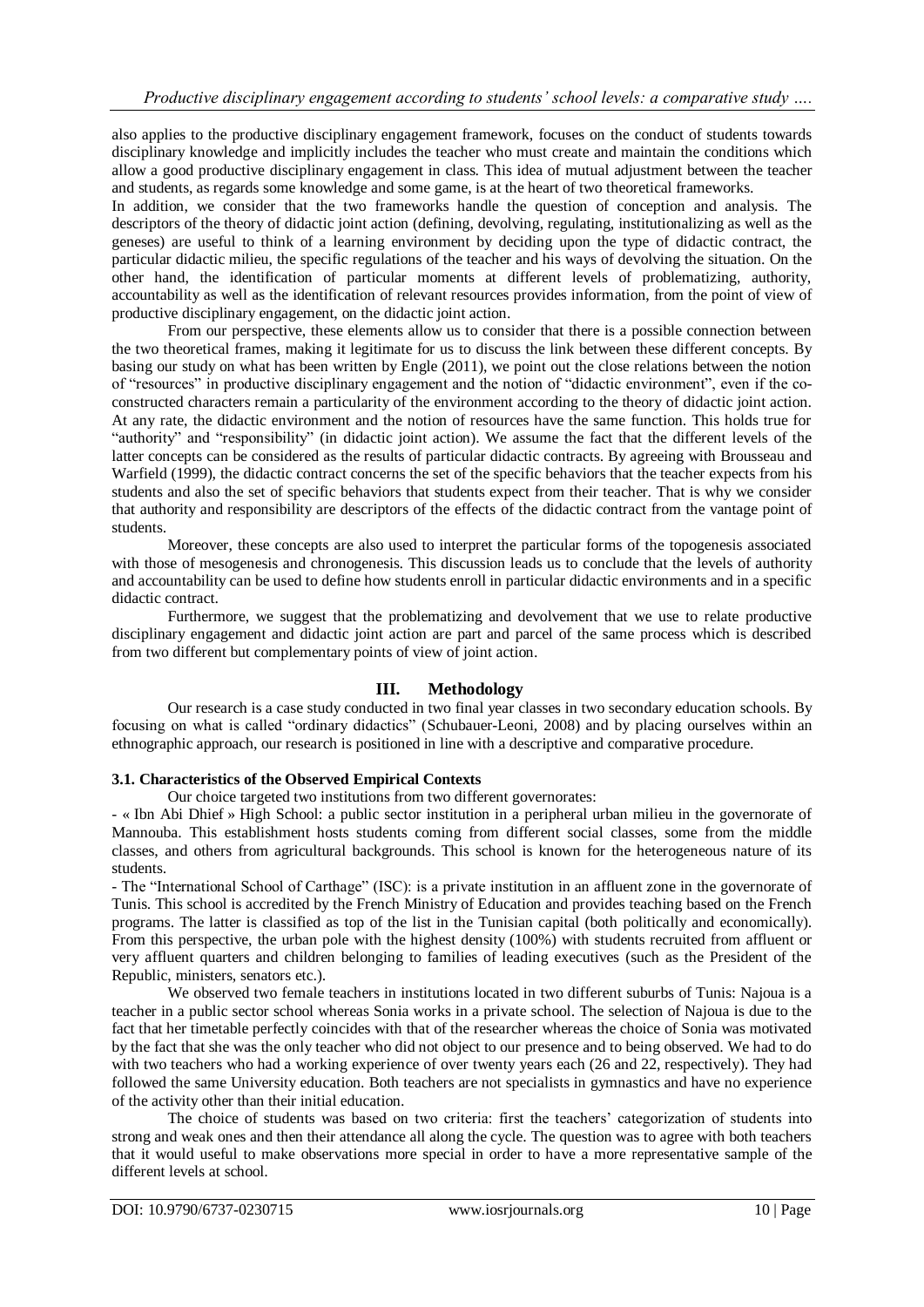To preserve the ecological nature of our observations, we also sought to observe in the public sector school both girls and boys since the teaching of physical education takes place in mixed classes.

As for the private school, and despite the fact that in the French educational system physical education is mixed, we only kept four girls since, in conformity with the French Baccalaureate program, students choose three physical activities to be tested on. In this institution, only girls had opted for the gymnastics test.

In a nutshell, the observations took place in two final year classes belonging to different orientations: the math's section in the public sector institution and the science and economics sections in the private school. In each class, we kept four students, girls or boys with different levels of aptitude representing the characteristics that we summarize in the following table:

|                        | <b>Names</b> | Codes          | Gender | <b>Skill levels</b> | Parents' socio-economic levels |                                       |  |
|------------------------|--------------|----------------|--------|---------------------|--------------------------------|---------------------------------------|--|
|                        |              |                |        |                     | <b>Mothers</b>                 | Fathers                               |  |
| institution            | Mvriam       | F13            | Girl   | Strong              | Teacher                        | Official in a bank                    |  |
|                        | Rami         | G <sub>3</sub> | Boy    | Strong              | Jobless                        | Head of department at the<br>Ministry |  |
|                        | Marouan      | g10            | Boy    | Weak                | School teacher                 | Clerk at post office                  |  |
| Public                 | Rim          | f9             | Girl   | Weak                | <b>Jobless</b>                 | Teacher                               |  |
| institution<br>Private | Myriam       | F14            | Girl   | Strong              | Engineer                       | <b>Accounting Officer</b>             |  |
|                        | Farah        | F21            | Girl   | Strong              | Teacher                        | University professor                  |  |
|                        | Amani        | f2             | Girl   | Weak                | Jobless                        | <b>Bank Manager</b>                   |  |
|                        | Sarra        | f7             | Girl   | Weak                | Official in a travel agency    | Architect                             |  |

**Table 1:** Characteristics of Student Selected For the Study

### **3.2. Data Collection**

We collected data on students' activity as well as those of the two teachers in ordinary classes. For each institution, we filmed three consecutive sessions aimed at the learning of a gymnastics cycle, in relation to the preparations for the Baccalaureate exam in physical education according to the Tunisian programs for the public school and to the French programs for the private school.

Data collection allows the compilation of different corpora: interviews with the teacher, notes at the flight, planning documents and observation data. The collection process took place in many stages. First, we started with pre-observation interview. Then, in the course of each session, we realized a pre-session interview, an audio and video recording, notes at flights and a post-session interview. Finally, at the end of the cycle, we undertook a post-cycle interview marking, thus, the end of the data collection process.

#### **3.3. Data Treatment and Analysis**

We tackle data treatment in terms of the articulation between productive disciplinary engagement and didactic joint action.

For a starting point, we relied on students' behaviors of task transformations by selecting significant episodes in the sense of Leutenegger (2003) that are likely to shed light on how the teacher's and students' joint action contributes to the productive disciplinary engagement. In sum, 15 episodes crop up at different moments of the observed sessions in each institution: eight episodes in the public school and seven episodes in the private one.

We classify them in the following table by assigning a title to them derived from their interpretation:

|                              | <b>Sessions</b> | <b>Episodes</b> | <b>Duration</b> | Tasks relative to the retained episodes                            | <b>Students</b><br>involved       |
|------------------------------|-----------------|-----------------|-----------------|--------------------------------------------------------------------|-----------------------------------|
| institution<br><b>Public</b> | S1              |                 | $3'$ :15"       | Use the wall to produce a more efficient cartwheel                 | $g10$ et F13                      |
|                              |                 |                 |                 | Look for the difficulty to start the round off flip-flop           | G <sub>3</sub> et G <sub>11</sub> |
|                              | S <sub>2</sub>  |                 | 30''            | Pretend manipulation of front scale to help another student        | $F13$ et f9                       |
|                              |                 | 2               | $5'$ :15"       | Do the same as G3 and work out press handstand against<br>the wall | $g10$ , $g4$ et G3                |
|                              | S <sub>3</sub>  |                 |                 | Work in pairs to try the front flip                                | $g10$ et G3                       |
|                              |                 |                 | 45"             | Modify the initial position to do a handstand backward roll        | G <sub>3</sub>                    |
|                              |                 |                 | $3'$ :15"       | Join g5 and improve her tucked forward roll over a                 | $G3$ et $g5$                      |

## **Table2:** Description and Characteristics of Retained Episodes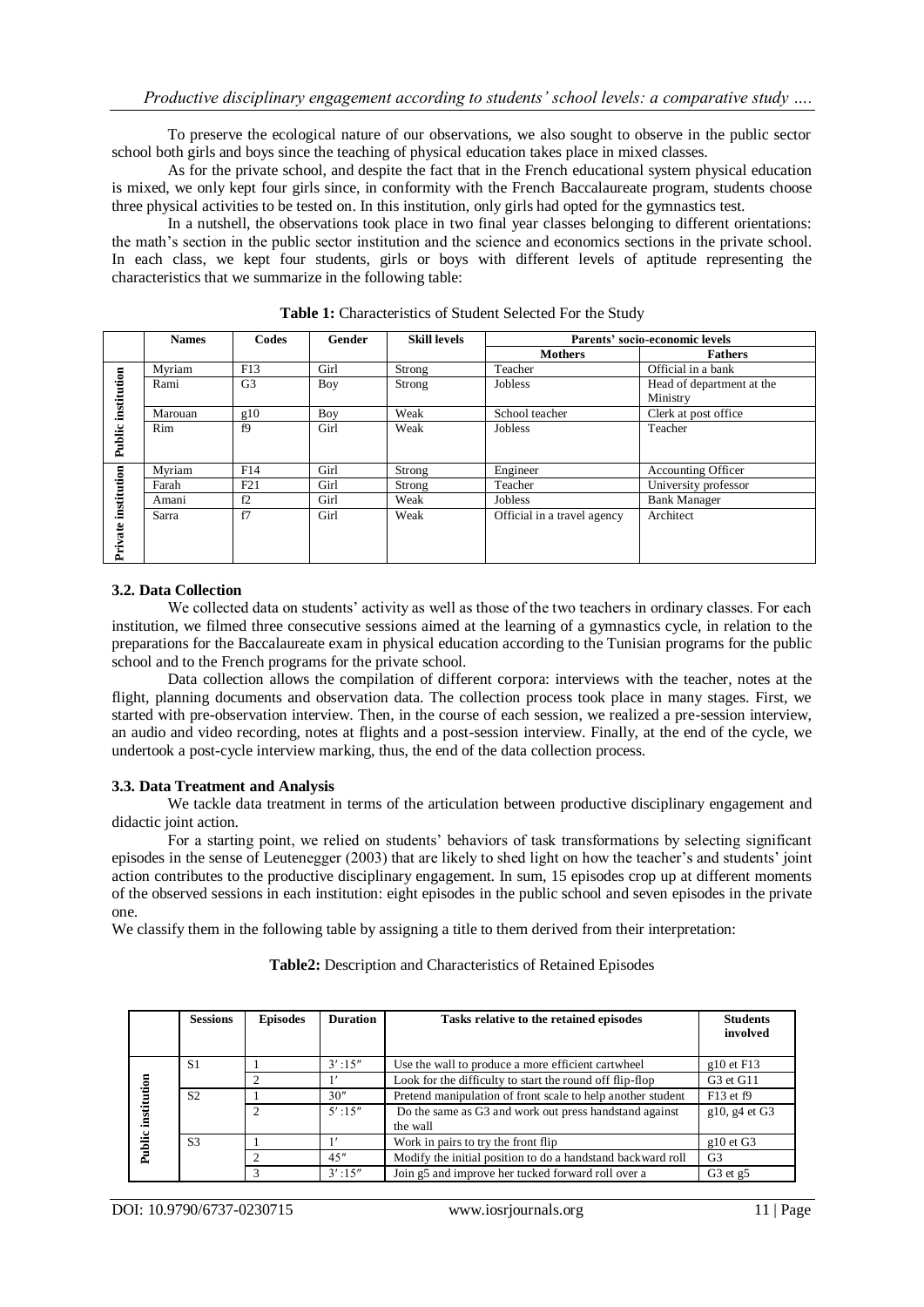|             |                |                |           | Swedish bench                                                                      |                                    |
|-------------|----------------|----------------|-----------|------------------------------------------------------------------------------------|------------------------------------|
|             |                | $\overline{4}$ | יר        | Benefit from g10's help to achieve a better straddled<br>forward roll              | $f9$ et g $10$                     |
|             | S1             |                | $3'$ :15" | Distance herself to continue working on the previous task                          | f7                                 |
|             |                | $\overline{c}$ | $6'$ :15" | Not respect the teacher's instructions and realize the task in<br>a different way. | F <sub>21</sub> et F <sub>14</sub> |
| institution | S <sub>2</sub> |                | $2'$ :45" | Change the initial position of task departure for a better run<br>up               | F21                                |
|             |                | $\mathcal{D}$  |           | Work in pairs to try to achieve the task successfully                              | $f7$ et $f2$                       |
| Private     | S <sub>3</sub> |                | $1'$ :15" | Learn a task that different from the initial one suggested by<br>a peer            | F14 et F6                          |
|             |                |                | $1'$ :45" | Look for the difficulty in the initial task                                        | F21                                |
|             |                | 3              | $2'$ :36" | Work out in two's to learn a new task                                              | F14 et f2                          |

These episodes will allow us to analyze the link between topogenesis, the productive disciplinary engagement and the differential didactic contract (weak/ strong), without forgetting, however, the chronogenesis and mesogenesis that lie in the background.

The selected episodes are analyzed according to the description of the didactic joint action and that of the productive disciplinary engagement. To account for the learners' activity in the teaching/learning process, we work on each of the significant episodes in an expanded synopsis.

In a first column, we transcribe the significant episodes of the retained tasks as well as their duration. In column II, we report the overall verbal interactions transcribed relatively to that episode. Here, we keep only information about the most significant elements, and use suspension points to indicate that not everything is reported. In column III, we conduct a qualitative analysis, based on video recording, of learners' behavior while transforming the tasks. We describe the performances of four students – one at a time- through observing videos recorded during the episodes. In the next columns, called "interpretation tracks", we point out to the accounts achieved in relation to the descriptions of the didactic joint action and those of the productive disciplinary engagement.

## **IV. Findings And Discussion**

In this section, we attempt to present and discuss the school levels attributed to students (weak vs. strong), productive disciplinary engagement and the participation in the progressive dynamics of the didactic contract. We first examine what happens in each institution, before we proceed with a comparison.

## **4.1. Modalities of PDE and Involvement in the Didactic Contract According to Public School Students**

We synthetically present the findings collected during the three sessions observed. In the discussion, we highlight the different ways how students, based on their school levels, participate in the didactic process by developing engagement forms that are more or less disciplinary and more or less productive. This analysis will help us identify the links between productive disciplinary engagement and differential didactic contract.

## **4.1.1. Productive Engagement of Low Level School Students and Differential Didactic Contract**

Our task is to pinpoint the disciplinary engagement of the students considered to have low ability in gymnastics. Taking into consideration the knowledge in gymnastics that these students have actually studied during the task transformation, we will show what type of didactic environment modification they produce, the way how they get / don't get involved in the didactic contract or negotiate it and according to what disciplinary productivity. While describing the students' actions during the task transformation behaviors, we will try to identify generic features relative to the manners how the low school level students contribute, within the joint action, to advance knowledge and with what impact on their didactic trajectory.

- The case of f9: Student f9's two task transformations are characterized by a didactic contract negotiation aiming at creating favorable conditions to study gymnastic objects that she intends to work on. In episode I, session II, this negotiation takes place in a didactic environment of cooperation (help of F13).Student f9 is provided with individualized didactic regulations from F13. These regulations came in the form of tactile instructions with a mesogenetic function allowing a productive disciplinary engagement. While performing the front scale with bar, student f9managed to keep her body horizontally aligned from head to heel with the waist placed in a frontal plan and the heel of her free leg pointing upward. In episode IV, session III, student f9's negotiation with student g10's collaboration is achieved through simplifying the initial didactic environment. This is done by following the didactic contract of the previous task. Profiting from the individualized regulations such as verbal, tactile and visual instructions, and doing a straddled forward roll on a tilted surface, student f9 is experiencing a productive disciplinary engagement which enables her to boost the knowledge where she detains herself. She manages to move her body forward and to rotate her body round a transversal axis, a placement of the center of gravity above her hands, which allowed her to regain her stand- up position with straddled legs.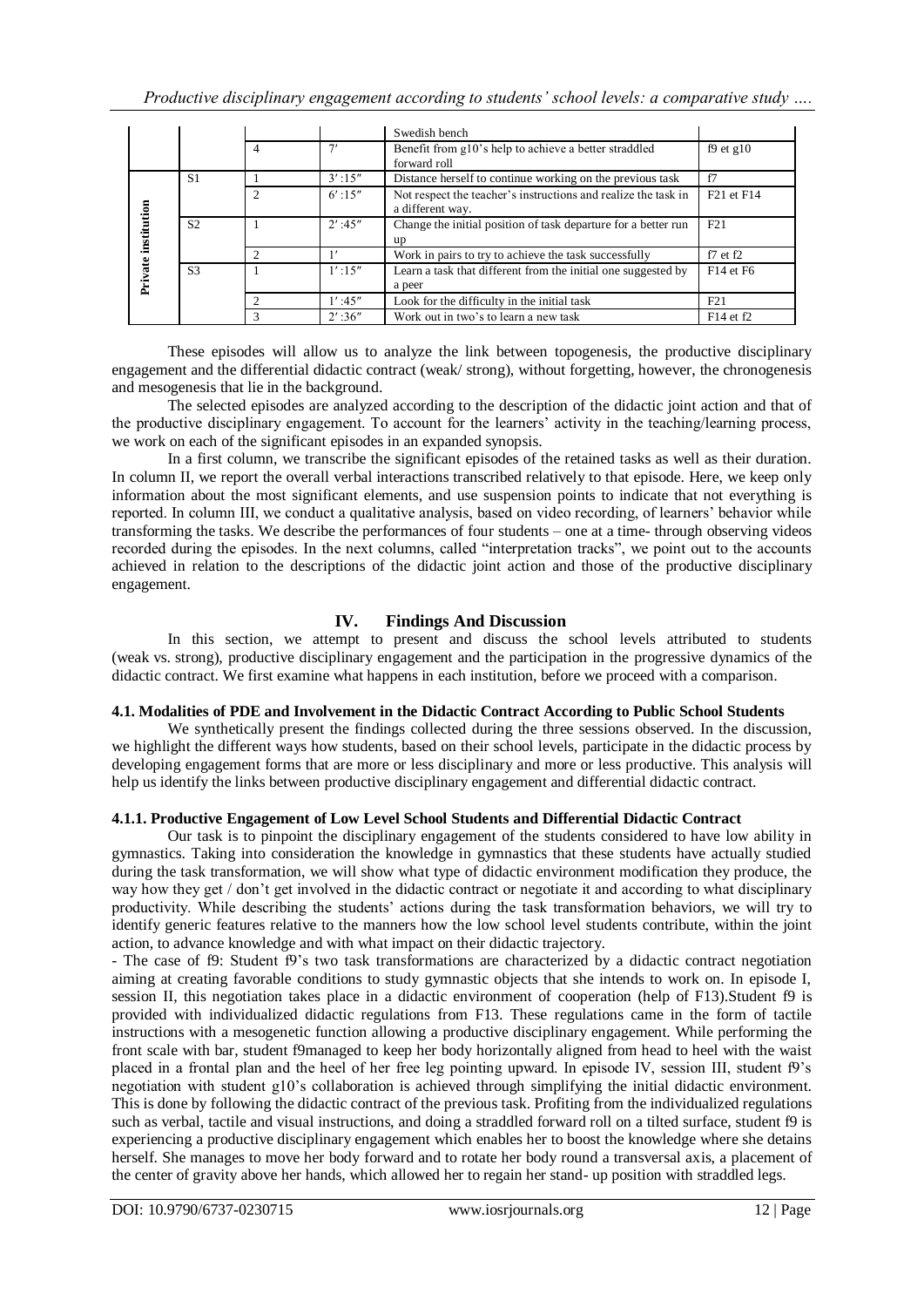- The case of g10: Very often, student g10 is outside the didactic contract to achieve personal goals that are far beyond his potentialities at the moment. By transforming the environment into a more complex one, student g10's actions reveal an engagement that might seem disciplinary although he is non-productive, which often happens at the individual level.

In episode II, session II, g10 transforms the initial task by realizing a press handstand. He started from a front scale, as defined to group of strong students. Even though he benefited from his mates' didactic help (G11, G3, and g4), he failed to push his shoulders forward, from the position of frontal scale with straddled legs, to place his waist in force and to keep his arms vertical.

Similarly to episode I, session III, with the collaboration of G3, student g10, trying to perform a front flip with the use of the springboard, fails in his attempts, and his action ends in a fall flat on his stomach. Only once, was student g10 involved in a didactic contract negotiation (episode I, session I), during the cartwheel against the wall. His actions, dominantly mesogenetic, are translated by didactic environment simplification, which can help him profit from the retroactions of the wall so that he can improve his segmental alignment. In this regard, we have noticed that student g10 took the responsibility of fitting out a working space that could allow his disciplinary engagement, which remains not totally productive though. This engagement is restricted to student g10's individual level despite his mobilization of resources from the part of students F13 and G3. Learning by himself, g10 tries to correct his hand position in the axis of foot support as well as to correct the execution faults thanks to the wall. Yet he doesn't manage to.

### **4.1.2. Productive Engagement of High Level School Students and Differential Didactic Contract**

We now study the didactic environment modifications produced by those students considered by the teacher to enjoy a strong school level, as well the students' way how to enroll to the didactic contract. The generic features relative to the ways how, in the joint action, these students contribute to the advances of knowledge, are identified later.

- The case of F 13: The actions of F13 in the course of the sessions do not consist in transforming the didactic environments proposed by the teacher. This student performs the required gymnastic elements with application. She is a good subject of the didactic institution, in as much as she participates in the session by offering, recurrently, didactic help to peers in difficulty (g10 and f9). In episode 1 – session 1, her regulations in terms of verbal and visual instructions provide pertinent assistance that contributes to an engagement that is not totally productive for g10 in his performance of the cartwheel against the wall. In an identical manner, in episode  $1$ session 2, following the judicious positioning of her intervention, she helps f9 to engage herself productively in the front scale, a task that is prescribed by the teacher. Her action towards f9 is essentially on the environment that she enriches through the contribution of tactile instructions and the manipulation of f9, allowing the latter, thus, to better succeed in this exercise.

- The case of G3: Student G3, who is considered «expert» in tasks transformation, negotiates the didactic contract whenever possible (episode 3 - session 2, episodes 1, 2, 3 - session 3). These actions are mainly carried out within the frame of an initial didactic environment. In a recurrent way, G3 undertakes to fit out the suggested space of gymnastic work, modifying the didactic environment set up by the instructor to carry out more acrobatic or virtuoso actions lying within the internal logic of gymnastics. G3's actions come under an important disciplinary engagement which cannot be usually productive. In episode 2 - session 1, due to the lack of kinaesthetic imagery and for fear of backwards unsteadiness, he partially fails to teach himself the round off flip-flop. The same issue has been observed in episode 1- session 3 where he does a front flip in a sitting position landing. It has been noticed that his engagements are rather individual and it can be assumed that more condensed learning adjustments brought by the instructor might undoubtedly have helped him succeed in these complex gymnastic figures. It is not the case with episodes 2 and 3 in session 3 where he succeeds in perfectly negotiating a didactic contract according to the mesogenetic modalities allowing him a disciplinary engagement that is really productive. It can be considered that in this site, G3 teaches himself under the tacit agreement of his teacher.

G3 is also a good subject to didactic institution. It has been noted, as is the case of F13, that when not directly concerned with tasks transformation, he acts as a didactic assistant to his classmates in difficulty through creating a didactic environment of cooperation and adjusting pairs' performance (episode 2 - session 2 and episode 3 - session 3). In episode 3 - session 3, he gives instructions to g5, thus contributing to a productive disciplinary engagement for the latter. In episode 2 - session 2, he acts as a didactic assistant for g10 in his handstand against the wall. He takes the initiative in placing his head between hand supports while reducing his head extension, a relevant action favouring the upright aligning of g10's body.

#### **4.2. Modalities of PDE and Involvement in the Didactic Contract According to Private School Students 4.2.1 Productive Engagement of Low School Level Students and Differential Didactic Contract**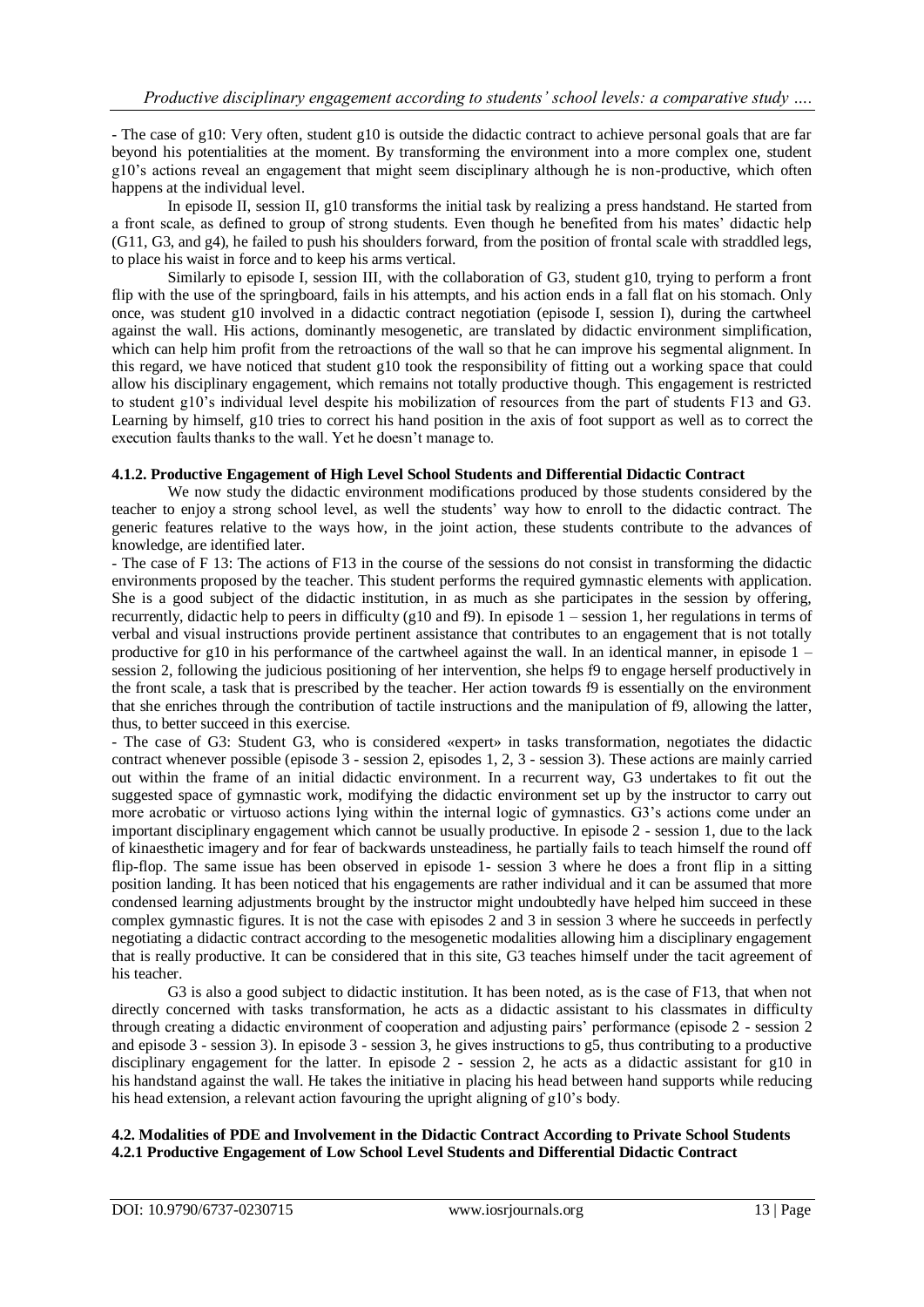The case of f2: f2 case is uncommon. It is noticed that this student developed a considerable behaviour of application, which shows school abiding, undoubtedly less autonomous, by the suggested didactic contracts. She carries out all the required tasks. This low school level student does not really change the didactic environments where she acts. Her transformation actions come under an implication of «didactic tutoring» compared with her mates. In episode 2 - session 2, it is within a didactic environment of cooperation that she regulates the tasks compared to f7.

In episode 3 – session 3, it is outside the contract that she collaborates with F14. f2 helps with favouring a disciplinary engagement, not totally productive for f7 and F14, yet she does not really profit from her actions as to apprenticeship. It may be said that she has a « fairly » flat trajectory.

- The case of f7: f7's actions function to «verge on» the didactic contract while refining the environment because the initial tasks as prescribed by the teacher are not appropriate to her skilfulness level. In episode 1 session 1, she negotiates the didactic contract at its lowest point, allowing herself to carry on exercising the previous task, which allows her to progress in the proposed one. In the backward roll, she shifts her center of gravity backward, which allows her to increase her rotation speed, realize arms antepulsion, which enables her to turn and get back on her feet again, in front scale, with straddled legs**.** Her engagement is personal. In episode 2 - session 2, she further negotiates the didactic contract within the frame of a didactic environment of cooperation. For all that and contrarily to the previous episode, the resources she gets from the environment are not enough for self-teaching and her successes remain sporadic at the handstand. Her engagement does not enable her in this episode to reach a satisfactory disciplinary productivity.

#### **4.2.2. Productive Engagement of High School Level Students and Differential Didactic Contract**

The case of F 14: Recurrently, F14 negotiates the didactic contract at most. She proves her ability to get relevant data on the environment and draws her resources from the verbal and tactile instructions of her pairs (f2, F6). In episode 2 – session 1, this allows her to adjust to each move to the springboard site and to have an impulse in the appropriate zone. Her mesogenic actions are successful. In episode 1 –session 3, F14, with the help of F6, keeps the initial aspect of the gymnastic figure suggested by the teacher, enriching it in an original way. At the individual or collective level, F14 acts in a productive disciplinary engagement, which allows her some self-teaching beyond her teacher's expectations. But the latter is difficult to maintain throughout sessions and sometimes even within the same session. When F14 behaves outside contract (episode 3-session3) and draws information from an environment she constructed with f2, her disciplinary engagement does not remain totally productive. For her handstand into a bridge, she cannot manage to either block her shoulders and hips in a parallel position or to press sufficiently on her hands to stand up straight.

- The case of F21: F21 often negotiates the didactic contract at most (episode 2 - session 1 and episode 2 session 3) except in episode 1 - session 2 where she modifies the didactic environment to simplify the criteria to achieve backward roll. F21 draws relevant information from the didactic environment, along with her body's image reflected in the mirror. With no exception due to her negotiations, F21 is within productive disciplinary engagement. In episode 2 - session 1, she manages to optimize her impulse before the straight jump as she takes a run up in an appropriate zone of the springboard. In episode 2 - session 3, during a turn of 720° on one leg, she proves her mastery of roll speed thanks to her body vertical elevation and relevant arms' action which leads to kinetic energy transfer. All these productive disciplinary engagement are taken up individually.

For further details, the evidenced results in both institutions will be compared.

#### **4.3. Students' PDE and Dynamics of Differential Didactic Contract: A Comparison between the Two Sites**

In this section, a comparative didactic perspective is to be adopted to compare two modalities of productive disciplinary engagement in gymnastics in the two studied didactic systems, and to compare the differential modalities of this engagement in the joint action according to students' school level: « high/low ». It is necessary to compare the different kinds of students' productive engagement in public institution and private one so as to bring to the fore some recurrent points and characteristics.

Our findings check off a plurality of students' didactic trajectories according to their school level, apart from the context of the joint action during task transformation behaviour. The types of students' productive engagement tied with evolutionary dynamics of didactic contract - whatever the institution be - account for the following issues:

- Students do not progress in the same way:

While transforming tasks, f9 and F21 are in productive disciplinary engagement. During the three observed sessions, productive didactic trajectories among these students are recorded. They rely on self-teaching, each depending on her own means. Others, even though their disciplinary engagement is most of the time productive as to the tasks they are devoted to, have an interesting didactic trajectory but slightly inconsistent as is the case with F14. Although students like f7 and G3 manage to draw from the environment of relevant resources allowing them to teach themselves, they emerge onto a productivity tied with their actions context, which